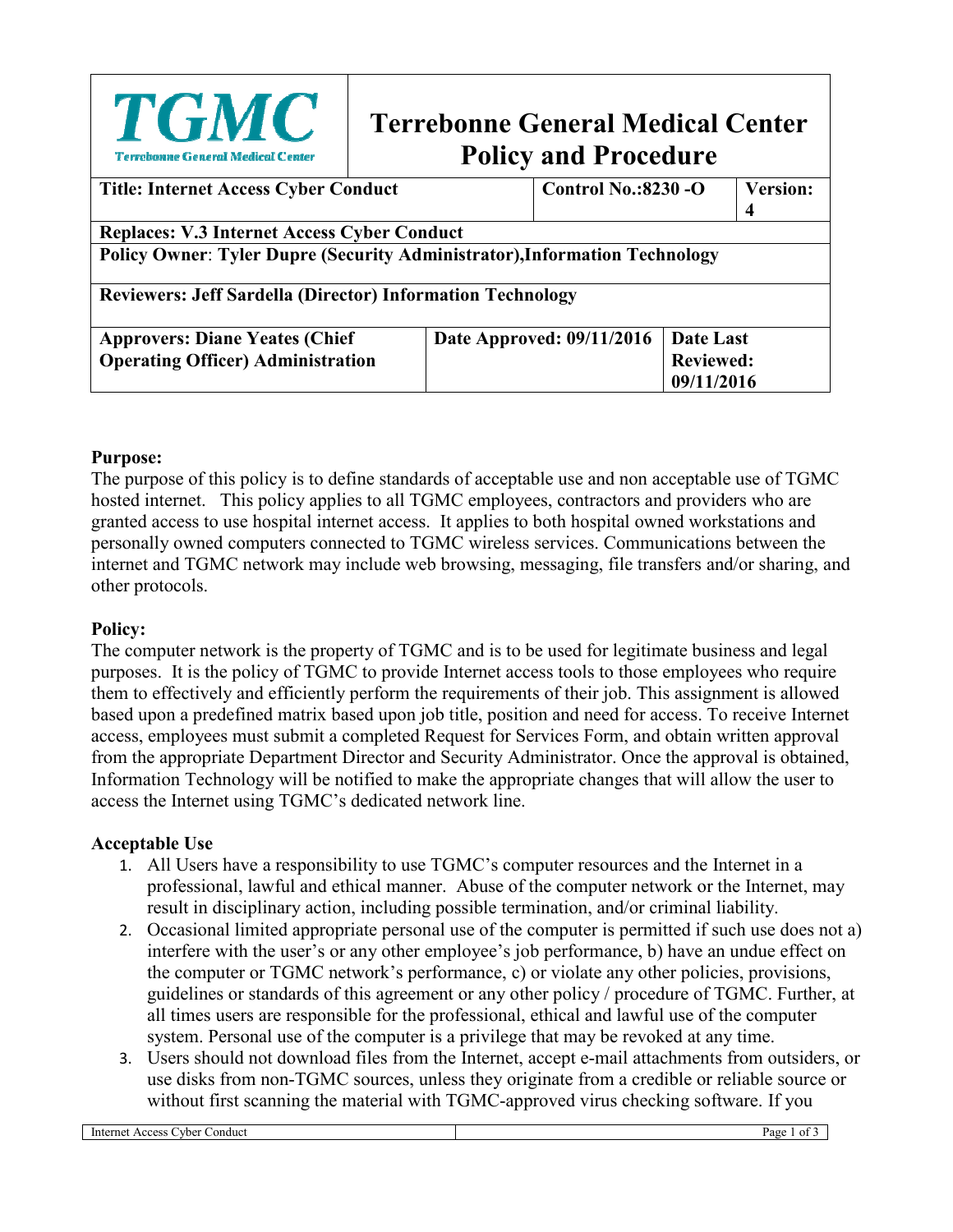suspect that a virus has been introduced into TGMC's network, notify the Information Technology Department immediately. Files obtained from sources outside TGMC, including disks brought from home, files downloaded from the Internet, newsgroups, bulletin boards, or other online services; files attached to e-mail, and files provided by customers or vendors, may contain dangerous computer viruses that may damage TGMC's computer network.

- 4. All internet users will be accountable for all internet activity associated with their accounts. To ensure security and avoid the spread of viruses, Users accessing the Internet through a computer attached to TGMC's network must do so through an approved Internet firewall or other security device. Bypassing TGMC's computer network security by accessing the Internet directly is strictly prohibited unless the computer you are using is not connected to TGMC's network.
- 5. Your network password allows access to TGMC's Information Systems network. Passwords are your electronic signature and must be protected using the protocols referenced in the Password Policy. Failure to abide by this policy will provide grounds for disciplinary action up to and including termination.

### **Prohibited Use**

- 1. Without prior written permission from TGMC, TGMC's computer network may not be used to disseminate, view or store commercial or personal advertisements, solicitations, promotions, destructive code (e.g., viruses, Trojan horse programs, etc.) or any other unauthorized materials.
- 2. TGMC users should not be sending mass mailings, or chain letters, spending excessive amounts of time on the Internet, playing games, engaging in online chat groups, uploading or downloading large files, accessing streaming audio and/or video files, or other activities that may create unnecessary loads on network traffic associated with non-business usage of the internet.
- 3. Users may not illegally copy material protected under copyright law or make that material available to others for copying. You are responsible for complying with copyright law and applicable licenses that may apply to software, files, graphics, documents, messages and other material you wish to download or copy. You may not agree to a license or download any material for which a registration fee is charged without first obtaining the express written permission of TGMC.
- 4. Unless expressly authorized to do so, User is prohibited from sending, transmitting, or otherwise distributing proprietary information, data, trade secrets or other confidential information belonging to TGMC. Unauthorized dissemination of such material may result in severe disciplinary action as well as substantial civil and criminal penalties under state and federal Economic Espionage laws.
- 5. The use of software, hardware or techniques to mask traffic and internet browsing activity from monitoring are not permitted.
- 6. Do not download or distribute pirated software or data.

# **Monitoring, Blocking, Filtering**

- 1. TGMC has the right to utilize software that makes it possible to identify and block access to Internet sites containing sexually explicit,illegal activities,gambling or other material deemed inappropriate in the workplace.
- 2. TGMC has the right to monitor and log any and all aspects of its Computer system including, but not limited to, monitoring Internet sites visited by Users, monitoring chat and newsgroups, monitoring file downloads, and all communications sent and received by users.
- 3. TGMC reserves the right to inspect any and all files stored on computer, network drives or other storage media in order to assure compliance with this policy.